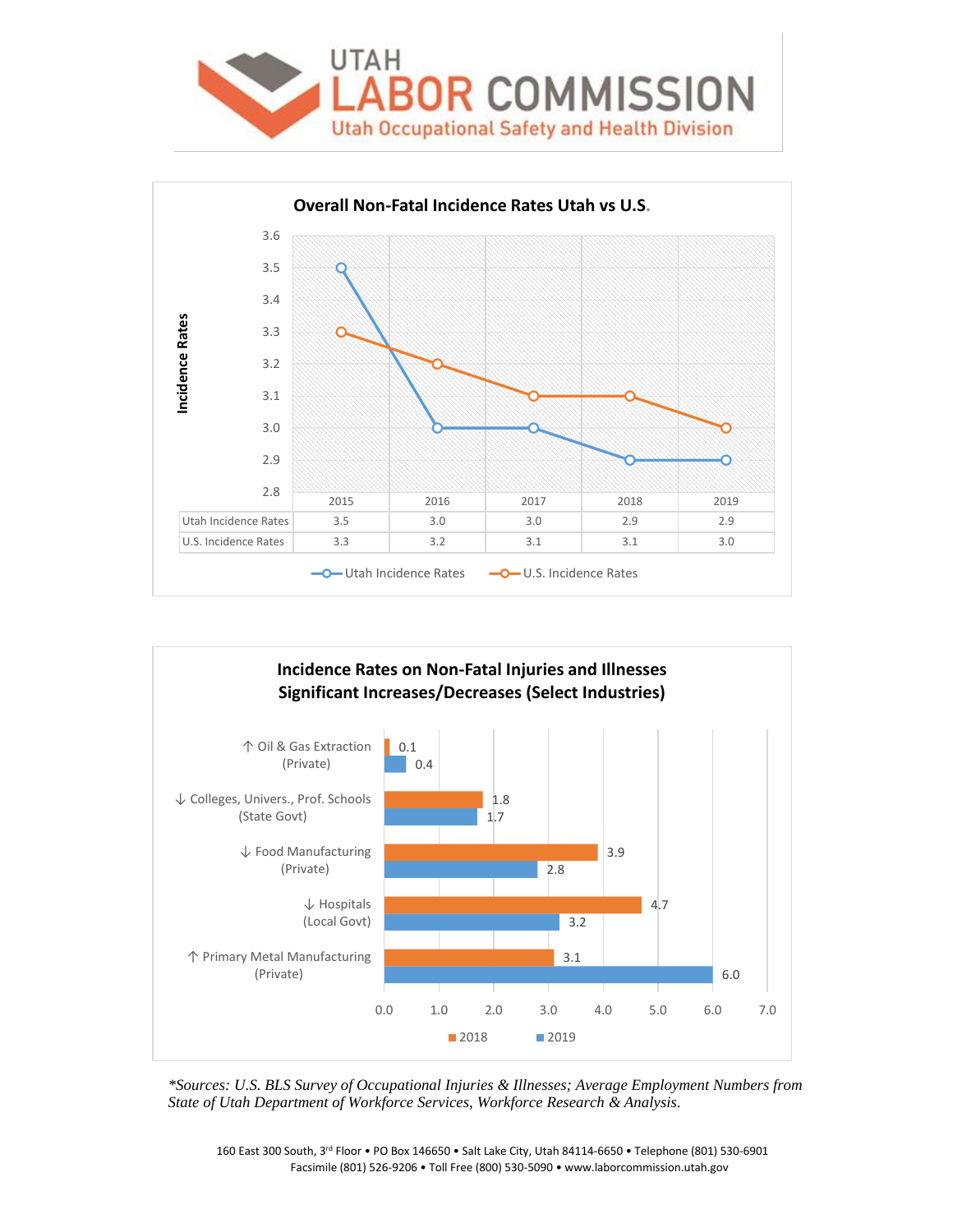





*\*Sources: U.S. BLS Survey of Occupational Injuries & Illnesses; Average Employment Numbers from State of Utah Department of Workforce Services, Workforce Research & Analysis.*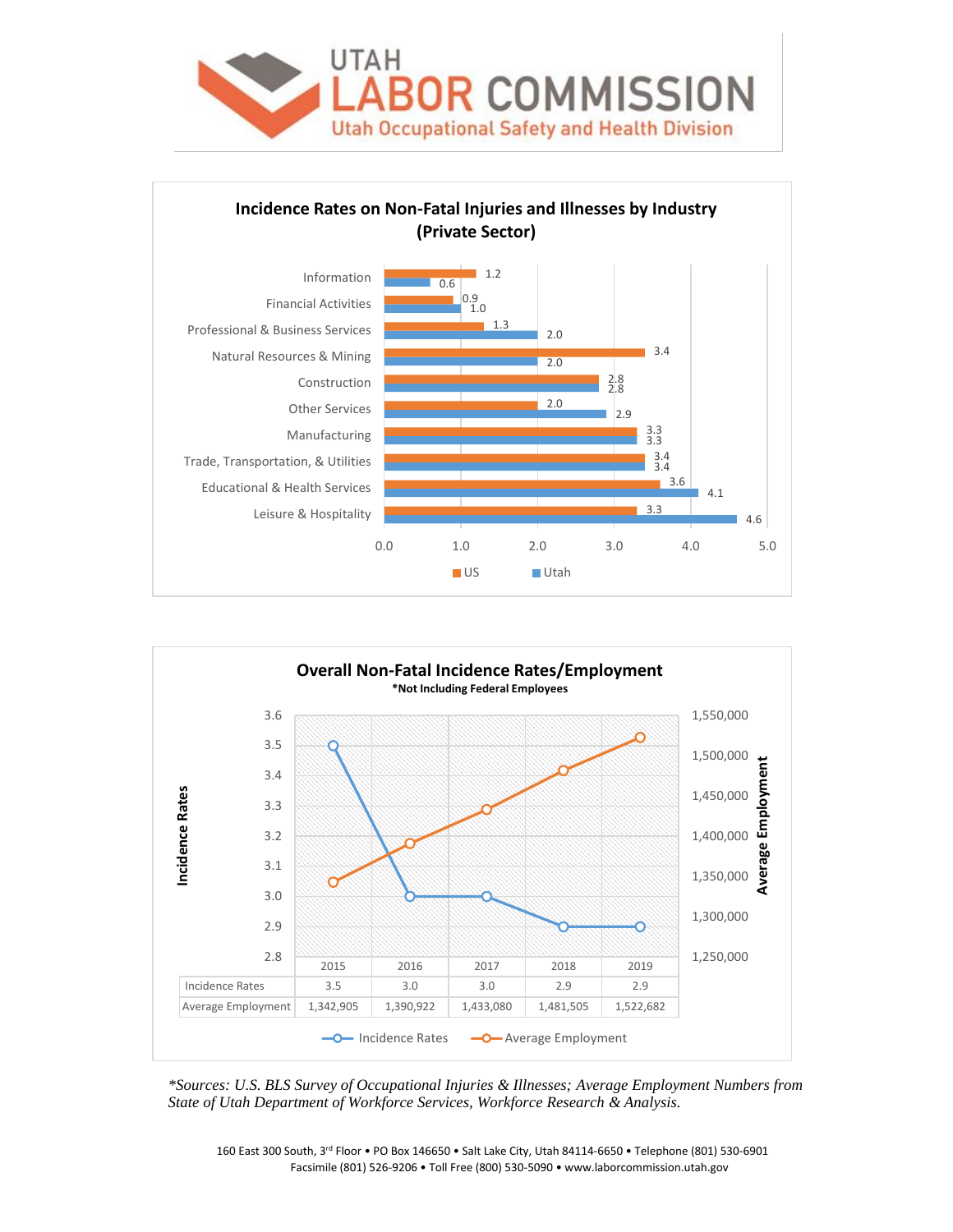





*\*Sources: U.S. BLS Survey of Occupational Injuries & Illnesses; Average Employment Numbers from State of Utah Department of Workforce Services, Workforce Research & Analysis.*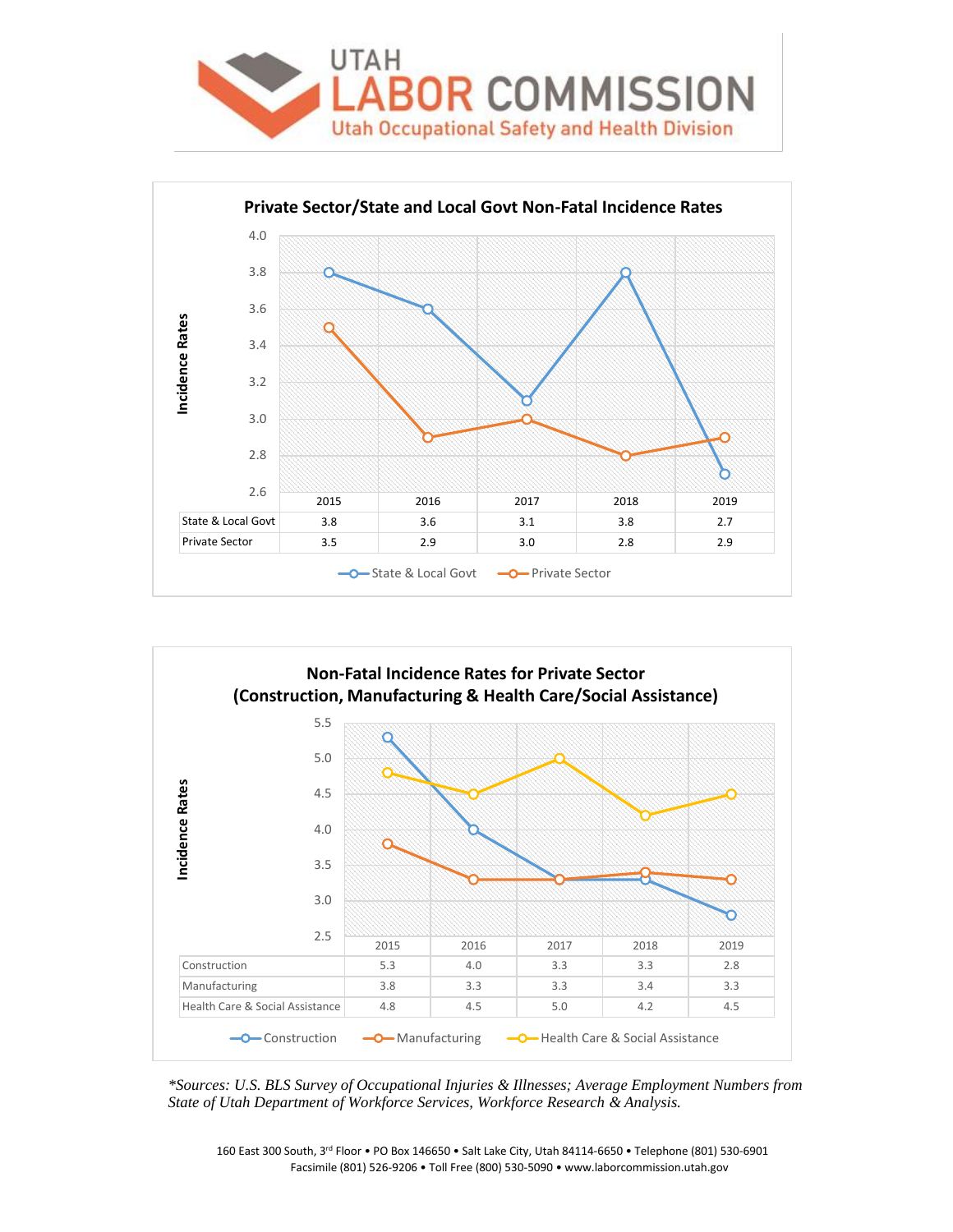





*\*Sources: U.S. BLS Survey of Occupational Injuries & Illnesses; Average Employment Numbers from State of Utah Department of Workforce Services, Workforce Research & Analysis.*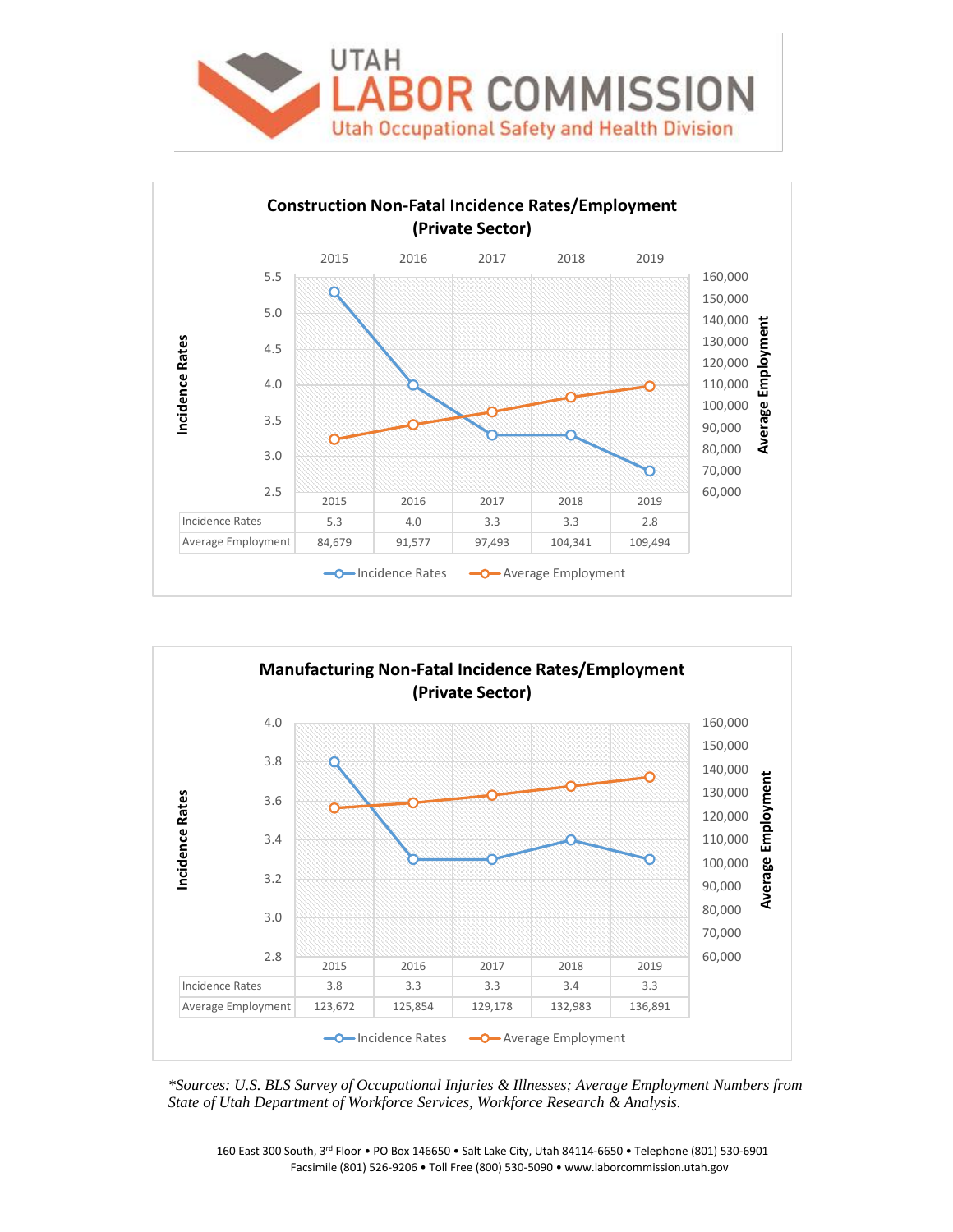





*\*Sources: U.S. BLS Survey of Occupational Injuries & Illnesses; Average Employment Numbers from State of Utah Department of Workforce Services, Workforce Research & Analysis.*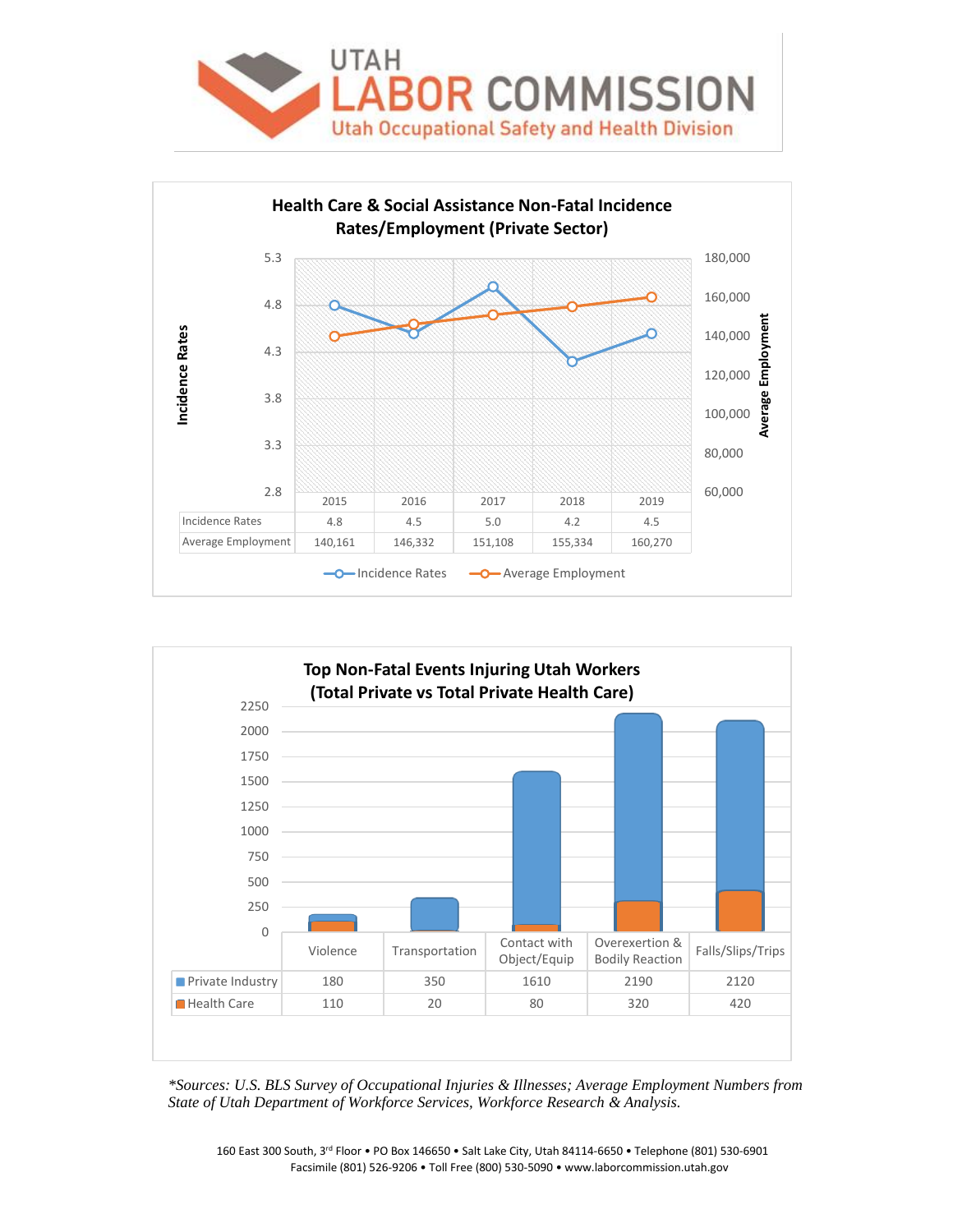





*\*Sources: U.S. BLS Survey of Occupational Injuries & Illnesses; Average Employment Numbers from State of Utah Department of Workforce Services, Workforce Research & Analysis.*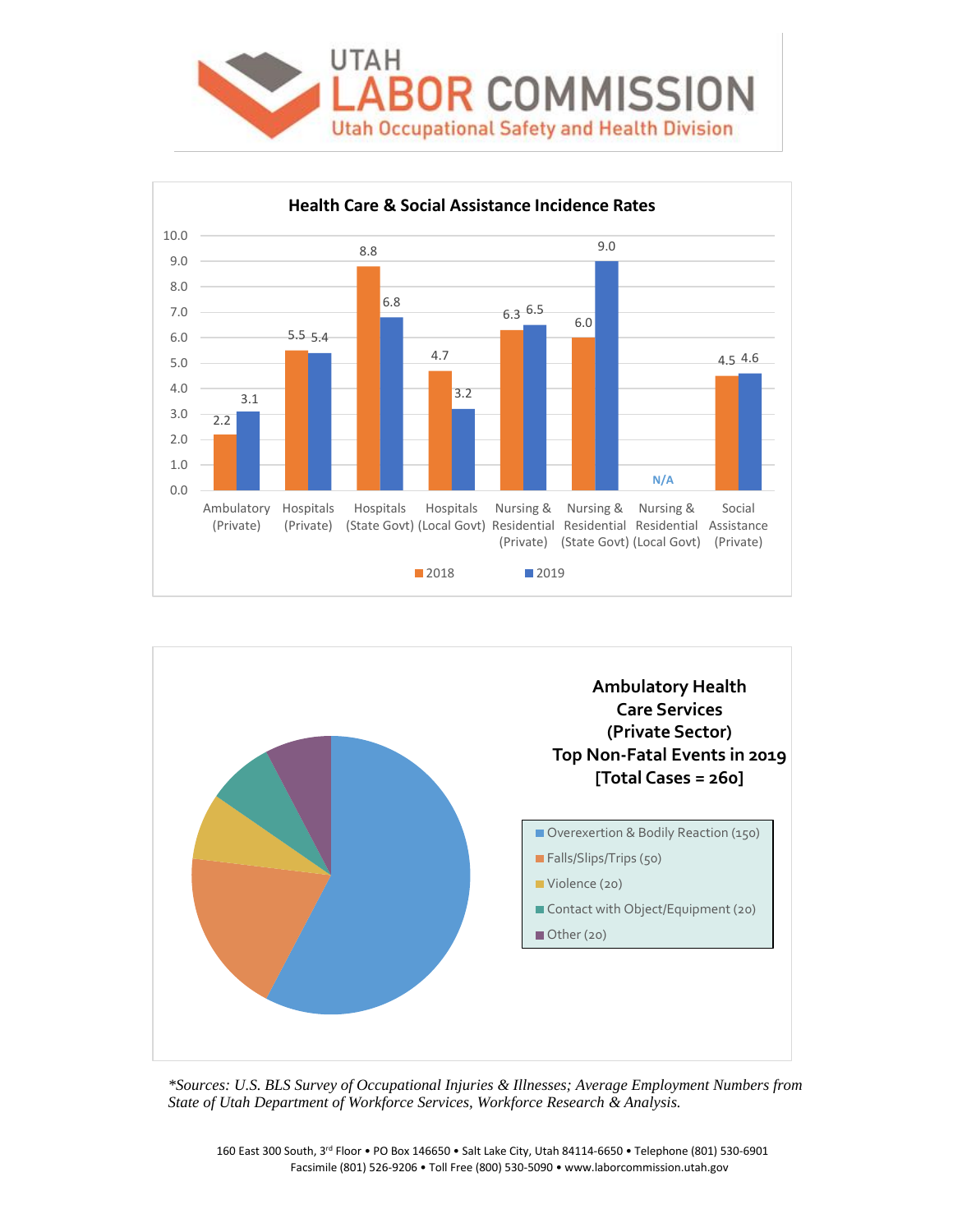





*\*Sources: U.S. BLS Survey of Occupational Injuries & Illnesses; Average Employment Numbers from State of Utah Department of Workforce Services, Workforce Research & Analysis.*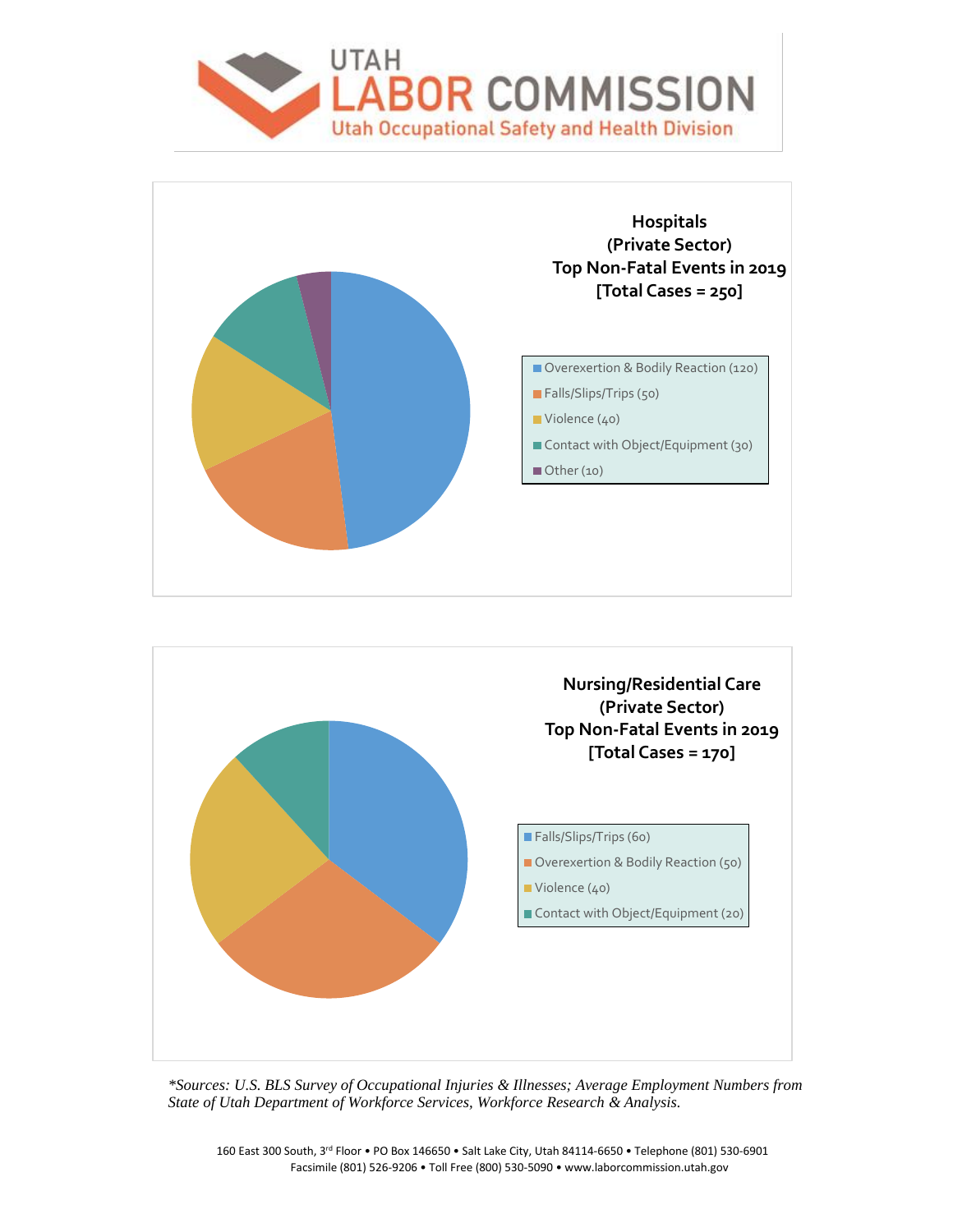





*\*Sources: U.S. BLS Survey of Occupational Injuries & Illnesses; Average Employment Numbers from State of Utah Department of Workforce Services, Workforce Research & Analysis.*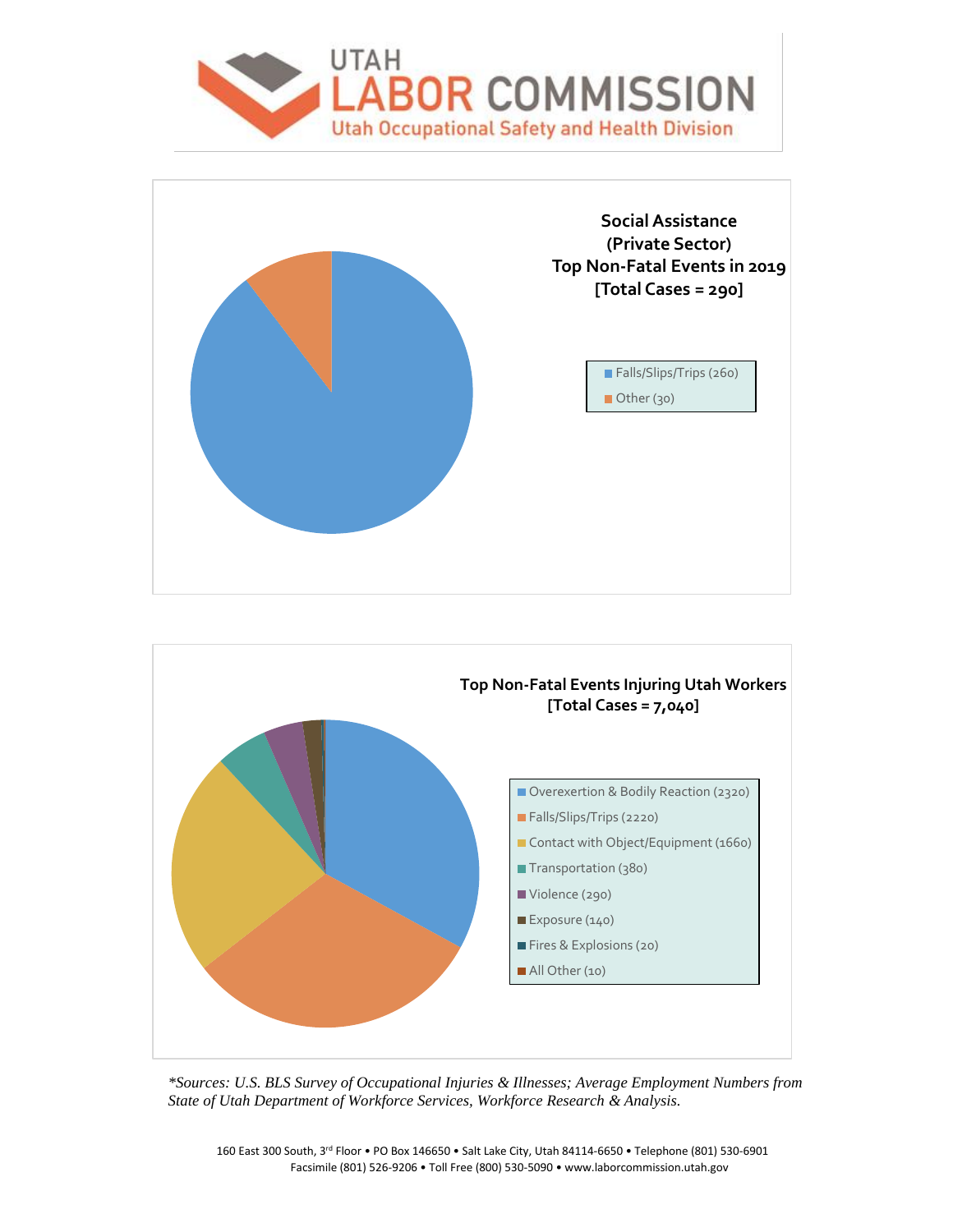





*\*Sources: U.S. BLS Survey of Occupational Injuries & Illnesses; Average Employment Numbers from State of Utah Department of Workforce Services, Workforce Research & Analysis.*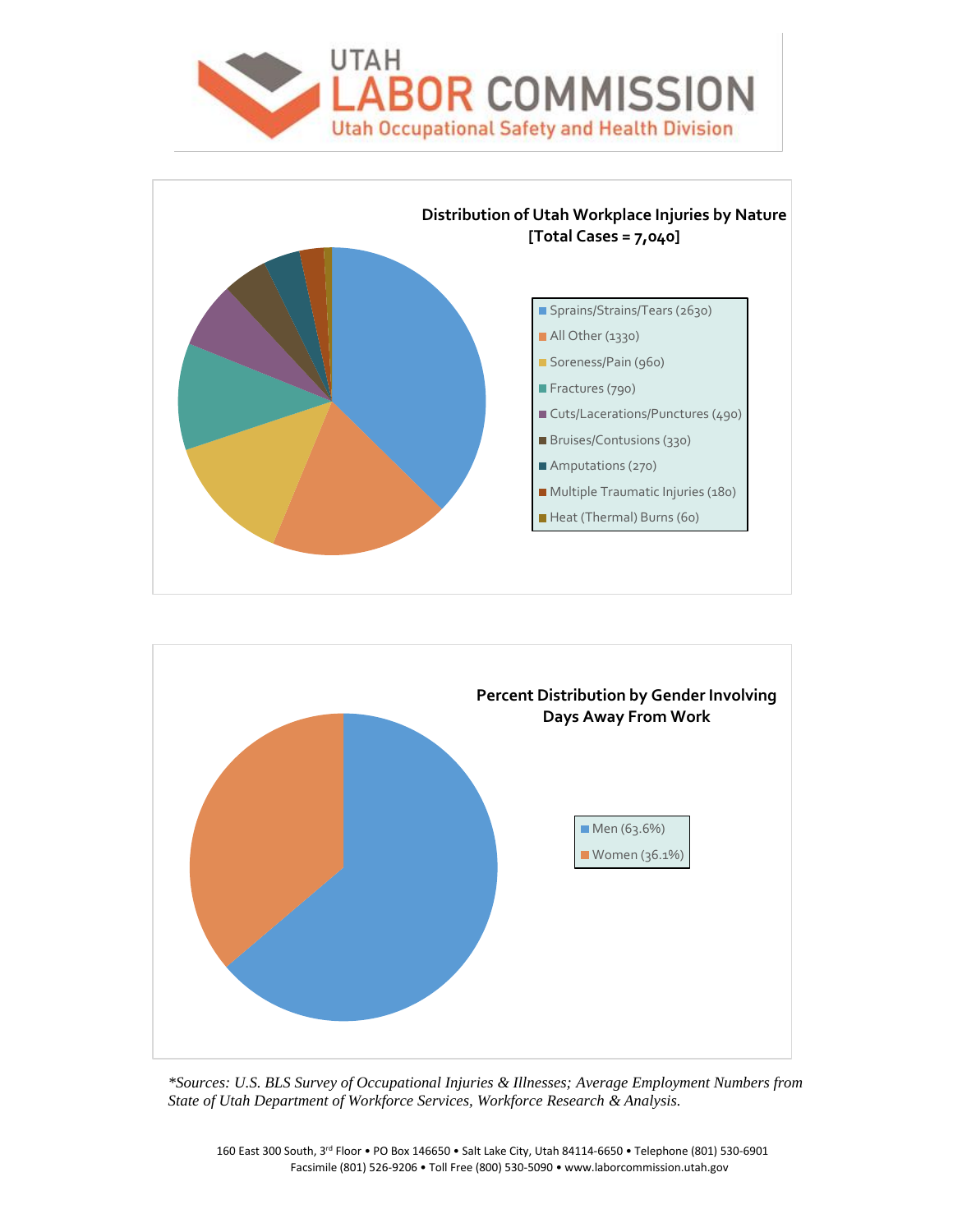





*\*Sources: U.S. BLS Survey of Occupational Injuries & Illnesses; Average Employment Numbers from State of Utah Department of Workforce Services, Workforce Research & Analysis.*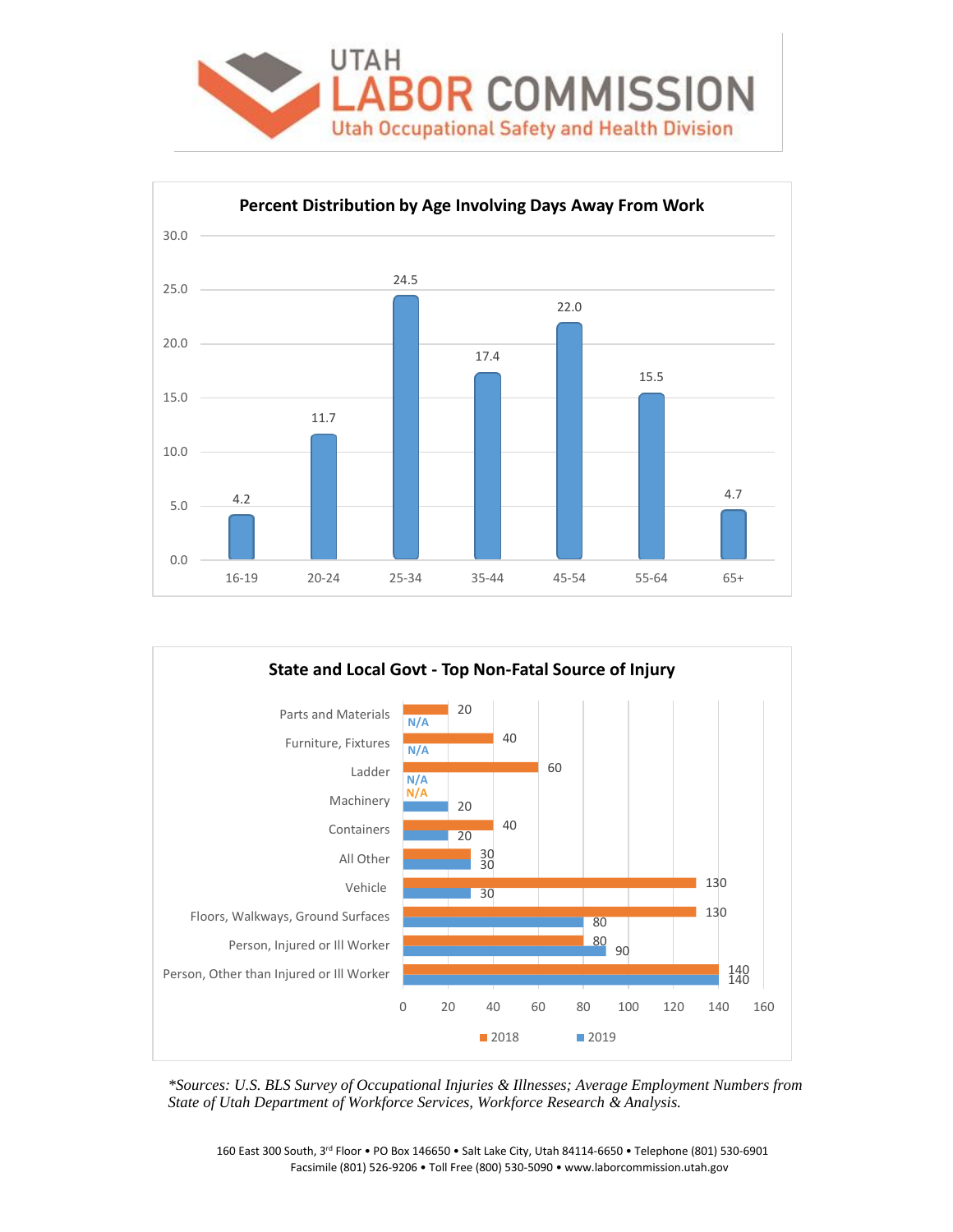





*\*Sources: U.S. BLS Survey of Occupational Injuries & Illnesses; Average Employment Numbers from State of Utah Department of Workforce Services, Workforce Research & Analysis.*